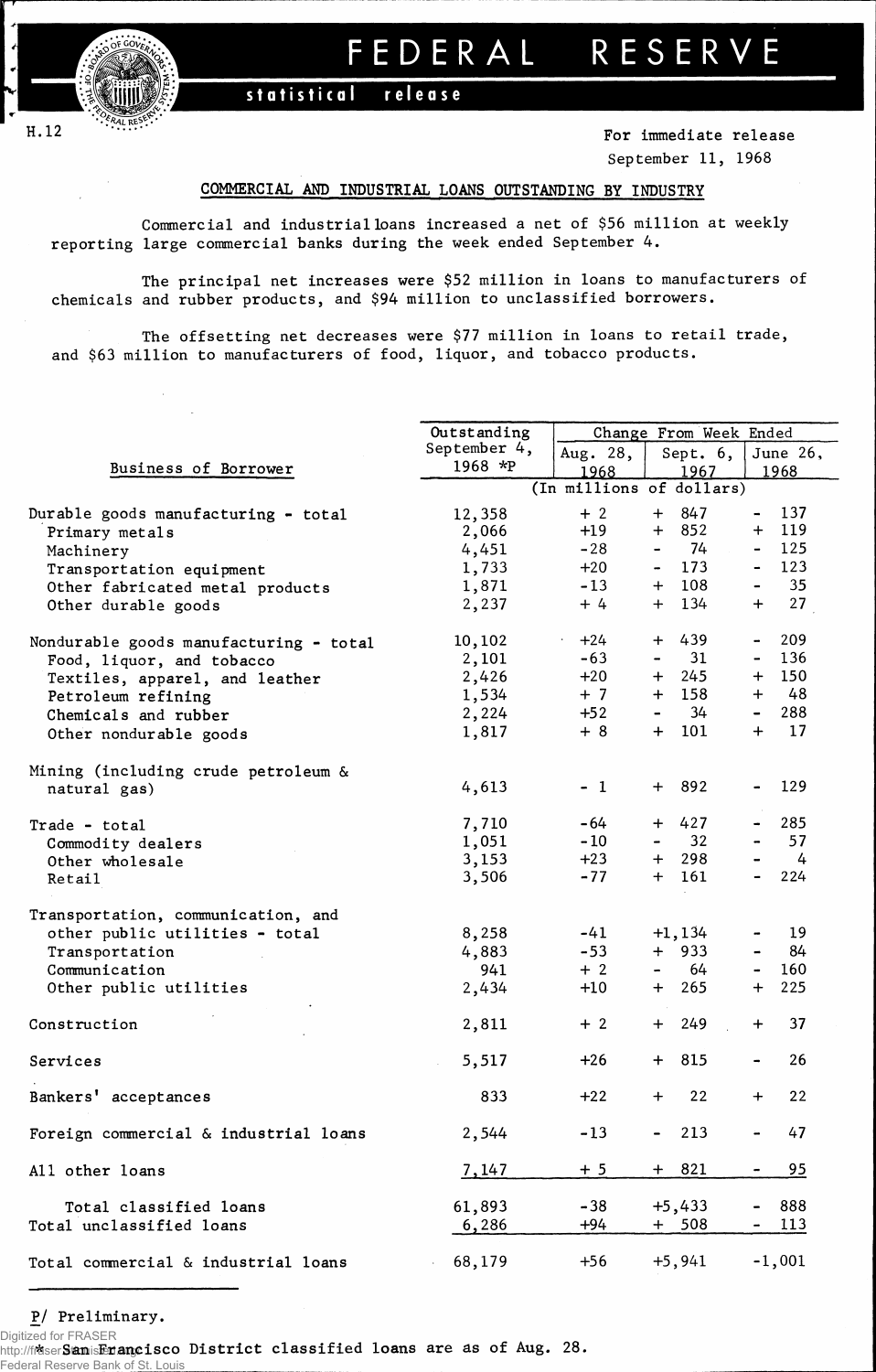$\bullet$ 

### **H.12(a)** COMMERCIAL AND INDUSTRIAL LOANS OUTSTANDING AT A SAMPLE OF WEEKLY REPORTING

 $\mathcal{L}$  , and the second set of the second set of  $\mathbb{R}^m$  , and a second set of  $\mathbb{R}^n$  , and set of  $\mathbb{R}^n$  it is the set of  $\mathbb{R}^n$  , and

LARGE COMMERCIAL BANKS BY INDUSTRY AND FEDERAL RESERVE DISTRICT, WEEK ENDED SEPTEMBER 4, 1968<br>(In millions of dollars)

|                                                       |                  |        | مصعب          | .                 | ື              | . .           |          |            |              |                  |                |               |                             |
|-------------------------------------------------------|------------------|--------|---------------|-------------------|----------------|---------------|----------|------------|--------------|------------------|----------------|---------------|-----------------------------|
| Business of Borrower                                  | All Dis-         | Boston | New           | Phila-<br>delphia | Cleve-<br>land | Rich-<br>mond | Atlanta  | Chicago    | St.<br>Louis | Minne-<br>apolis | Kansas<br>City | <b>Dallas</b> | San<br>$ $ Francisco $P$ /* |
|                                                       | tricts<br>12,358 | 516    | York<br>5,355 | 498               | 1,199          | 182           | 229      | 2,441      | 123          | 117              | 110            | 268           | 1,320                       |
| Durable goods manufacturing - total<br>Primary metals | 2,066            | 51     | 1,109         | 51                | 313            | 15            | 14       | 354        | 29           | 5                | 5              | 32            | 88                          |
| Machinery                                             | 4,451            | 224    | 2,045         | 157               | 397            | 37            | 58       | 951        | 28           | 39               | 23             | 68            | 424                         |
| Transportation equipment                              | 1,733            | 75     | 762           | 47                | 141            | 24            | 29       | 260        | 8            | 7                | 14             | 43            | 323                         |
| Other fabricated metal products                       | 1,871            | 78     | 544           | 145               | 205            | 38            | 52       | 521        | 23           | 24               | 32             | 66            | 143                         |
| Other durable goods                                   | 2,237            | 88     | 895           | 98                | 143            | 68            | 76       | 355        | 35           | 42               | 36             | 59            | 342                         |
| Nondurable goods manufacturing - total                | 10,102           | 501    | 4,796         | 437               | 578            | 358           | 317      | 1,444      | 227          | 133              | 113            | 215           | 983                         |
| Food, liquor, and tobacco                             | 2,101            | 84     | 739           | 72                | 77             | 39            | 88       | 434        | 71           | 51               | 43             | 39            | 364                         |
| Textiles, apparel, and leather                        | 2,426            | 203    | 1,259         | 141               | 67             | 208           | 123      | 225        | 72           | 15               | 14             | 25            | 74                          |
| Petroleum refining                                    | 1,534            | 18     | 717           | 53                | 134            | 7             | 18       | 207        | 9            | 18               | 24             | 76            | 253<br>113                  |
| Chemicals and rubber                                  | 2,224            | 85     | 1,310         | 75<br>96          | 169<br>131     | 50<br>54      | 43<br>45 | 277<br>301 | 30<br>45     | 20<br>29         | 17<br>15       | 35<br>40      | 179                         |
| Other nondurable goods                                | 1,817            | 111    | 771           |                   |                |               |          |            |              |                  |                |               |                             |
| Mining (including crude petroleum and<br>natural gas) | 4,613            | 39     | 2,827         | 75                | 152            | 7             | 52       | 617        | 35           | 6                | 137            | 505           | 161                         |
| Trade - total                                         | 7,710            | 665    | 2,465         | 390               | 346            | 395           | 458      | 1,011      | 198          | 179              | 303            | 255           | 1,045                       |
| Commodity dealers                                     | 1,051            | 74     | 447           | 33                | 10             | 54            | 33       | 84         | 44           | 56               | 35             | 42            | 139                         |
| Other wholesale                                       | 3,153            | 272    | 981           | 145               | 177            | 156           | 211      | 483        | 63           | 47               | 90             | 109           | 419                         |
| Retail                                                | 3,506            | 319    | 1,037         | 212               | 159            | 185           | 214      | 444        | 91           | 76               | 178            | 104           | 487                         |
| Transportation, communication, & other                |                  |        |               |                   |                |               |          |            |              |                  |                |               |                             |
| public utilities                                      | 8,258            | 293    | 4,172         | 291               | 405            | 296           | 277      | 1,128      | 170          | 112              | 128            | 207           | 779                         |
| Transportation                                        | 4,883            | 128    | 2,467         | 147               | 223            | 166           | 185      | 600        | 122          | 67               | 60             | 125<br>21     | 593<br>91                   |
| Communication                                         | 941              | 16     | 479           | 47                | 44<br>138      | 54<br>76      | 20<br>72 | 114<br>414 | 15<br>33     | 12<br>33         | 28<br>40       | 61            | 95                          |
| Other public utilities                                | 2,434            | 149    | 1,226         | 97                |                |               |          |            |              |                  |                |               |                             |
| Construction                                          | 2,811            | 91     | 646           | 179               | 194            | 206           | 243      | 194        | 66           | 53               | 126            | 352           | 461                         |
| Services                                              | 5,517            | 476    | 1,730         | 416               | 322            | 166           | 283      | 534        | 148          | 123              | 126            | 281           | 912                         |
| Bankers' acceptances                                  | 833              | 25     | 411           | 33                | 47             | 13            | 3        | 85         | $\mathbf{1}$ | 1                | $\overline{2}$ | 21            | 191                         |
| Foreign commercial and industrial loans               | 2,544            | 35     | 1,794         | 53                | 56             | 7             | 13       | 242        | $\mathbf{1}$ | 6                | --             | 28            | 309                         |
| All other loans                                       | 7,147            | 86     | 1,173         | 5                 | 227            | 176           | 97       | 434        | 84           | $ -$             | 34             | 91            | 4,740                       |
| Total classified loans                                | 61,893           | 2,727  | 25,369        | 2,377             | 3,526          | 1,806         | 1,972    | 8,130      | 1,053        | 730              | 1,079          | 2,223         | 10,901                      |
| Total unclassified loans                              | 6,286            | 338    | 978           | 203               | 598            | 519           | 522      | 1,077      | 221          | 71               | 261            | 486           | 1,012                       |
| Total commercial and industrial loans                 | 68,179           | 3,065  | 26,347        | 2,580             | 4,124          | 2,325         | 2,494    | 9,207      | 1.274        |                  | 801 1.340      |               | 2.709 11,913                |

2/ Preliminary. Final totals will appear

San Francisco District final figures appear in a release of that Reserve Bank.

 $\sim$ 

**\* Classified loans are as of August** 28. Digitized for FRASER

 $\frac{1}{3}$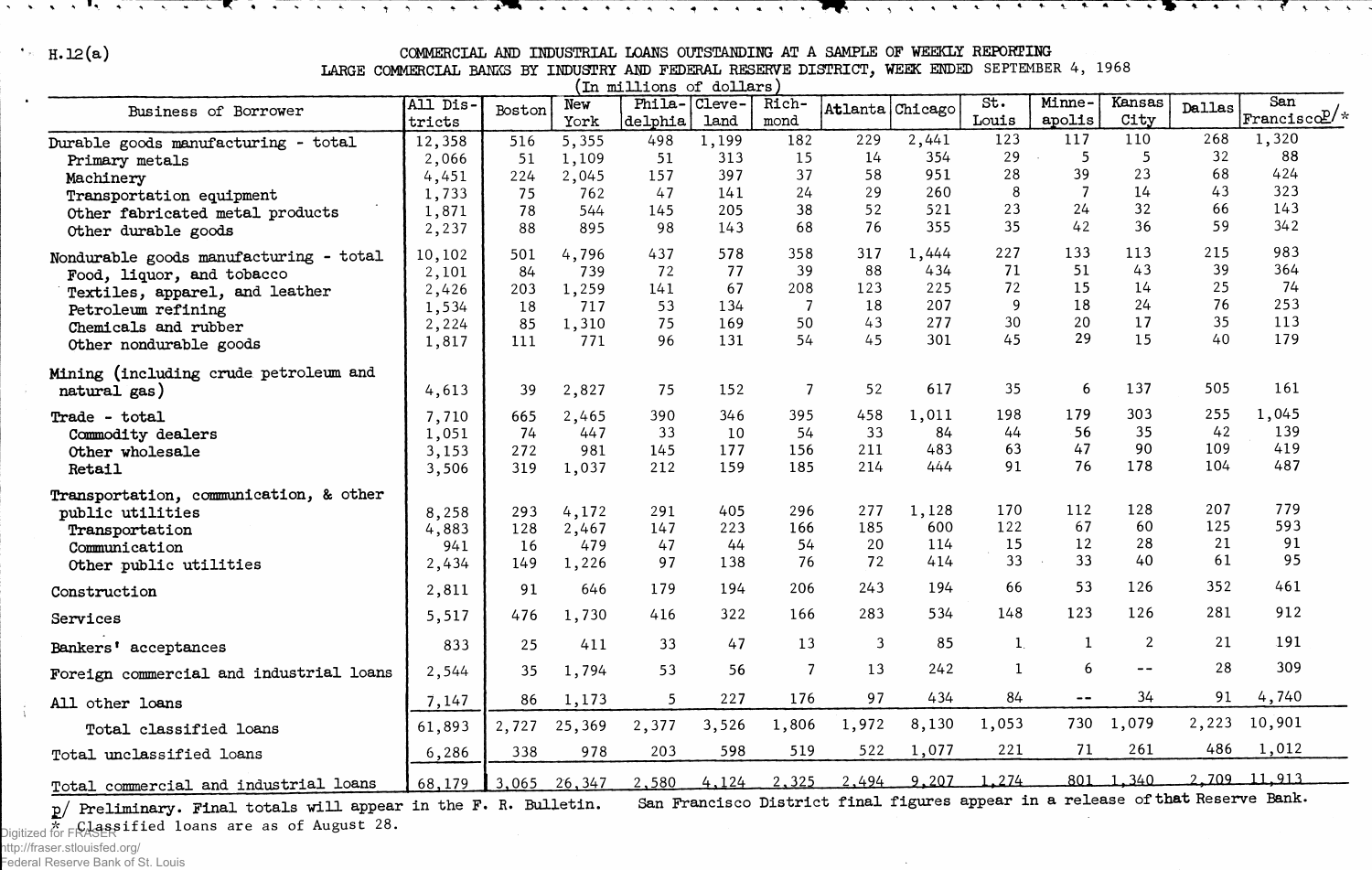For immediate release September 11, 1968

 $\lambda$ 

 $\epsilon$ 

# H. 12b COMMERCIAL AND INDUSTRIAL TERM LOANS OUTSTANDING BY INDUSTRY

Total business term loans were \$28,455 million, as of August, This was an increase of \$4,018 million over the comparable date a year ago and a decrease of \$255 million from the last Wednesday in July.

The principal changes decreasing term loans during the month of August were \$101 million in loans to manufacturers of machinery, \$54 million to manufacturers of chemicals and rubber products, and \$46 million to retail trade.

The total of all business term loans on August 28, represented approximately  $^\prime$ 47 per cent of the total of business loans outstanding at large commercial banks reporting in the series.

|                                        | Percent of  | Term Loans |                 | Change From Month Ended    |                                     |  |  |
|----------------------------------------|-------------|------------|-----------------|----------------------------|-------------------------------------|--|--|
|                                        | Total Busi- | Aug. 28,   |                 | July 31, Aug. 30, Dec. 27, |                                     |  |  |
| Business of Borrower                   | ness Loans  | 1968       | 1968            | 1967                       | 1967                                |  |  |
|                                        | (%)         |            |                 | (In millions of dollars)   |                                     |  |  |
| Durable goods manufacturing - total    | 52          | 6,431      | $-111$          | $+1,335$                   | 976<br>$+$                          |  |  |
| Primary metals                         | 70          | 1,426      | $+33$           | $+ 779$                    | 552<br>$\pm$                        |  |  |
| ' Machinery                            | 51          | 2,294      | $-101$          | 282<br>$+$                 | 293<br>$+$                          |  |  |
| - Transportation equipment             | 53          | 910        | $+ 8$           | $+ 127$                    | 22<br>$+$                           |  |  |
| Other fabricated metal products        | 42          | 798        | $-13$           | $+ 127$                    | 123<br>$+$                          |  |  |
| Other durable goods                    | 45          | 1,003      | $-38$           | 20<br>$+$                  | 14<br>$\qquad \qquad \blacksquare$  |  |  |
| Nondurable goods manufacturing - total | 51          | 5,169      | $-50$           | 407<br>$\ddot{}$           | 88<br>$\div$                        |  |  |
| C.<br>Food, liquor, and tobacco        | 39          | 823        | $+19$           | 88<br>$\ddot{}$            | 65<br>$+$                           |  |  |
| Textiles, apparel, and leather         | 24          | 575        | $+19$           | 153<br>$+$                 | 110<br>$+$                          |  |  |
| Petroleum refining                     | 80          | 1,235      | $-35$           | 107<br>$+$                 | 21<br>$\blacksquare$                |  |  |
| Chemicals and rubber                   | 68          | 1,462      | $-54$           | 27                         | 70                                  |  |  |
| Other nondurable goods                 | 59          | 1,074      | $+ 1$           | 86<br>$+$                  | 4<br>$\ddot{+}$                     |  |  |
| 'Mining (including crude petroleum &   |             |            |                 |                            |                                     |  |  |
| natural gas)                           | 86          | 3,984      | $-58$           | 815<br>$+$                 | $+$<br>413                          |  |  |
| Trade - total                          | 24          | 1,823      | $-52$           | 191<br>$+$                 | 57<br>$+$                           |  |  |
| Commodity dealers                      | 11          | 114        | $\mathbf{1}$    | 19<br>$\div$               | $\overline{7}$<br>$+$               |  |  |
| Other wholesale                        | 19          | 603        | $5^{\circ}$     | 95<br>$+$                  | 27<br>$+$                           |  |  |
| Retail                                 | 31          | 1,106      | $-46$           | 77<br>$+$                  | 23<br>$+$                           |  |  |
| Transportation, communication, and     |             |            |                 |                            |                                     |  |  |
| other public utilities - total         | 62          | 5,141      | $+ 72$          | 995<br>$\div$              | 640<br>$+$                          |  |  |
| $\star$<br>Transportation              | 75          | 3,688      | $- -$           | 624<br>$+$                 | 345<br>$\ddot{}$                    |  |  |
| Communication                          | 48          | 452        | - 1             | $+$<br>- 8                 | $+$<br>9                            |  |  |
| Other public utilities<br>×            | 41          | 1,001      | $+ 73$          | 363<br>$\ddot{}$           | 286<br>$+$                          |  |  |
|                                        |             |            |                 |                            |                                     |  |  |
| Construction                           | 27          | 774        | $5\overline{)}$ | 79<br>$\div$               | 92<br>$+$                           |  |  |
| Services                               | 42          | 2,329      | $+ 5$           | $+$<br>320                 | 208<br>$+$                          |  |  |
| Foreign commercial & industrial loans  | 74          | 1,901      | $-17$           | 195                        | 126<br>$\qquad \qquad \blacksquare$ |  |  |
| All other loans                        | 13          | 903        | $-39$           | 71<br>$+$                  | 30<br>$\pm$                         |  |  |
| Total term loans outstanding           | 47          | 28,455     | $-255$          | $+4,018$                   | $+2,378$                            |  |  |
|                                        |             |            |                 |                            |                                     |  |  |

 $\lambda$